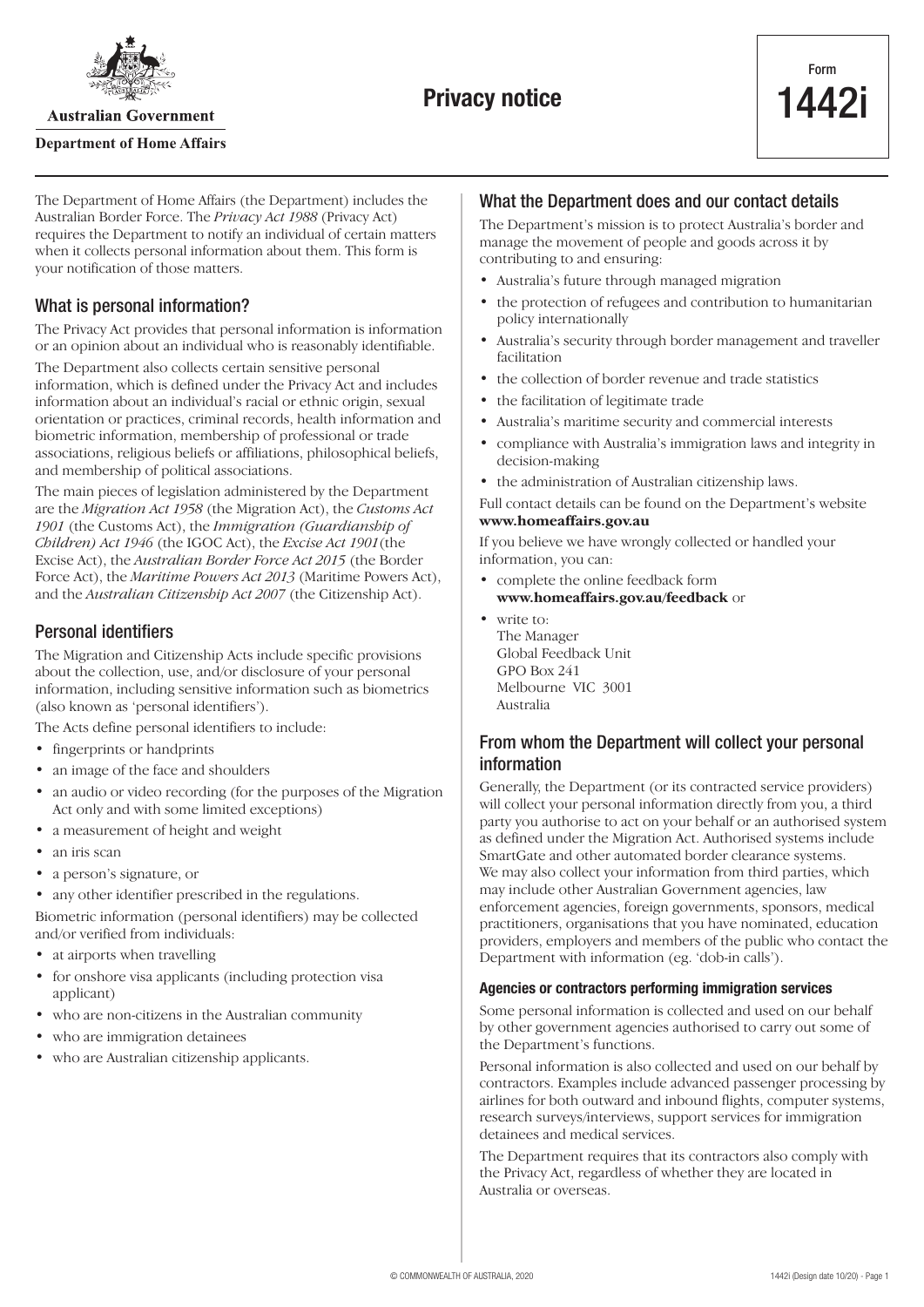# Collection of your personal information that is required or authorised by law

The Migration Act, the IGOC Act, the Customs Act, the Excise Act, the Maritime Powers Act, the Citizenship Act and the Privacy Act authorise, and in some instances require, the Department to collect certain personal information to administer the Acts.

## **The Migration Act**

In relation to visa applications, the Department:

- is authorised to collect any information which is relevant to the application (see section 56 of the Migration Act), and
- may require you to provide a personal identifier (see sections 40 and 46 of the Migration Act).

Visa applicants, and some visa holders, must advise the Department of a change in circumstances or incorrect information provided on an application form (sections 104 and 105 of the Migration Act).

The Department may require you to provide one or more personal identifiers for the purposes of the Migration Act and the Migration Regulations 1994.

When entering Australia, the Department will require you to provide certain personal information (eg. passport for citizens, and evidence of identity and visa for non-citizens). If you are a non-citizen and the required evidence is not provided, you will be refused entry to Australia (see section 257A of the Migration Act).

When departing Australia, the Department may require you to provide certain personal identifiers (see section 257A of the Migration Act).

To identify unlawful non-citizens, the Department may require:

- evidence of identity and visa status, including a personal identifier (see section 188 of the Migration Act)
- a person to give documents or information about the identity or whereabouts of a person suspected of being an unlawful non-citizen (see section 18 of the Migration Act).

A person in immigration detention must provide personal identifiers (see sections 258 and 261AA(1) of the Migration Act and regulation 3.30 of the Migration Regulations).

In the context of business sponsors, the Department and the Fair Work Ombudsman (FWO) may collect personal information in accordance with the inspector powers at Subdivision F of Division 3A of Part 2 of the Migration Act.

For the purposes of the search power in section 252 of the Migration Act, an authorised officer may retain a document or other thing found on a person or in property under the person's immediate control, for example, that may be evidence for cancelling the person's visa.

An officer may seize a bogus document that is forfeited (see section 487ZJ, and Division 1 of Part 9 of the Migration Act including on how the document must be dealt with).

## **The Citizenship Act**

The Department may collect a range of personal information to be satisfied that an individual meets citizenship requirements.

We are authorised to request personal identifiers in relation to citizenship applications, and an application cannot be approved if the decision maker is not satisfied of your identity (see Division 5 of Part 2 and sections 17(3), 19D(4), 24(3), and 30(3) of the Citizenship Act).

A delegate may seize a bogus document that is forfeited (see section 45B, and Division 1 of part 3 of the Citizenship Act including on how the document must be dealt with).

## **The IGOC Act**

Under the *Immigration (Guardianship of Children) Act 1946* (the IGOC Act) and its regulations, the Minister for Immigration is the guardian of certain unaccompanied non-citizen minors who arrive in Australia not accompanied by a parent or relative aged 21 years or over (known as IGOC minors).

To assist in meeting guardianship responsibilities, the IGOC Act allows the Minister to delegate his/her guardianship powers and functions to officers in the Commonwealth or state or territory governments (referred to as 'delegated guardians'). Willing and suitable persons or organisations can also be appointed to be 'custodians' of IGOC minors. In general terms, a custodian has the right and responsibility to make decisions about the daily care and control of a child who is in their custody.

To ensure the day-to-day care and welfare for children under the IGOC Act, the Department collects personal information about IGOC minors and their custodians. To ensure the daily care and welfare needs of IGOC minors are met, where necessary and in accordance with the Privacy Act, the Department may disclose personal information to, and collect information from:

- state/territory authorities, including child welfare agencies
- delegated guardians
- custodians
- parents, carers and/or relatives, and/or
- other Australian Government agencies.

## **The Customs Act and Excise Act**

The Department is authorised to collect a range of personal and business information in the administration of the Customs and Excise Acts and other related Australian laws (including the Migration Act and taxation legislation). In particular, the Department collects this information in protecting Australia's borders and ensuring the collection of border revenue.

In some cases, our forms which collect personal information from you in respect of matters arising under the Customs and Excise Acts and taxation legislation may also carry unique collection notices. These forms will also provide you with specific information regarding the collection, use and disclosure of the personal information collected in that documentation, and should be read in conjunction with this privacy notice.

For example, under sections 64ACA and 64ACB of the Customs Act, the Department is required to collect certain personal information regarding passengers and crew of ships and aircraft arriving in Australia, for the purposes of administering the Customs Act, Migration Act and other laws.

## **The Maritime Powers Act**

The Department is authorised to collect personal information in the exercise of maritime powers by on-water enforcement agencies. The powers support the enforcement of Australia's maritime related laws, including in relation to illegal foreign fishing, customs, maritime counter terrorism, migration, quarantine and drug trafficking, as well as international agreements and arrangements at sea.

## **Privacy Act**

The Privacy Act permits collection of:

- sensitive information where it is authorised under law, or for enforcement related functions, or with your consent
- other personal information where it is reasonably necessary for, or directly related to, one or more of the Department's functions or activities.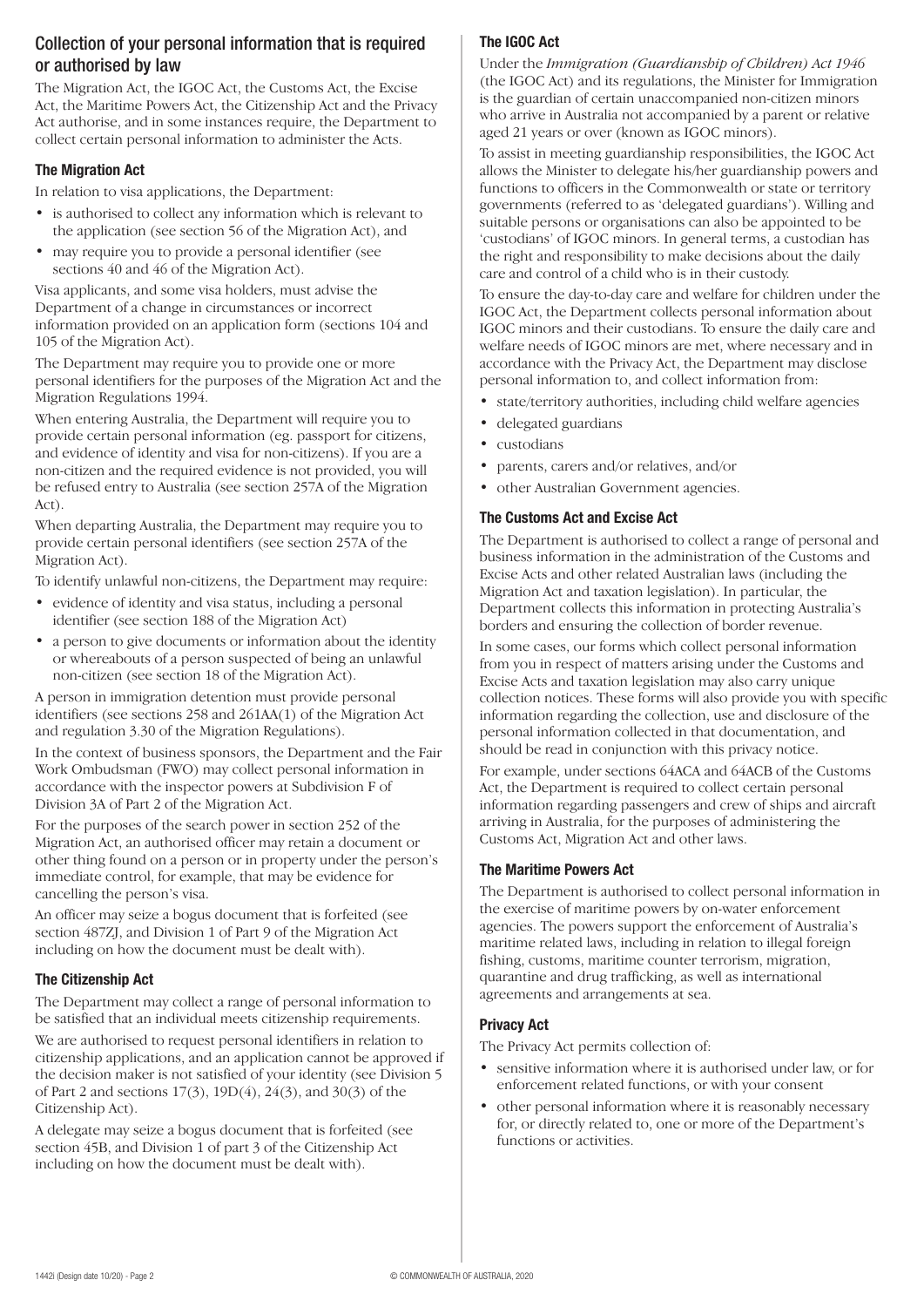## **Acts under which the Department is a law enforcement agency**

The Department is a law enforcement agency for certain purposes under the following Acts: the *Crimes Act 1914*, the *Criminal Code Act 1995*, the *Australian Nuclear Science and Technology Organisation Act 1987* (the ANSTO Act) and the *Independent National Security Legislation Monitor Act 2010*, and may collect personal information in order to perform its functions and activities under those Acts.

# The purpose for which we collect your personal information

Our primary purpose for collecting personal information is to carry out the Department's functions or activities associated with your immigration and/or citizenship pathway, and the movement of goods across the border. We manage the following programmes:

- visa and migration
- customs and excise, including the administration of certain other Australian laws including taxation, health, quarantine, commerce, criminal, intellectual property and community protection laws
- refugee and humanitarian assistance
- border management
- visa compliance and immigration status resolution
- immigration detention, removal or transfer to a Regional Processing Centre (including service providers and foreign authorities in support of offshore processing, such as law enforcement, the provision of welfare services and settlement)
- citizenship.

Information you provide in a visa, sponsorship, trade, import and export, quarantine, or citizenship application will be used for that primary purpose.

Under the Privacy Act, information can also be used for a secondary purpose. Generally this is where you would reasonably expect the Department to use or disclose your personal information and the secondary purpose is either directly related to the primary purpose (for sensitive information) or related to the primary purpose (for other personal information). For example, the information you provide in a visa application may be used in relation to your subsequent applications (including under the *Freedom of Information Act 1982* and Privacy Act). Further, we may use electronic contact details you have provided to contact you about migration issues.

# The consequences if your personal information is not collected by the Department

If your personal information is not collected, the Department may not be able to process your application for a visa or citizenship or (where relevant) provide trade, import, export and quarantine support services to you.

Failure to collect your information may inhibit the ability of the Department to meet its statutory obligations (particularly in relation to compliance), its duty of care obligations, or Australia's international commitments.

# The usual disclosure of your personal information to third parties

## **Disclosure to nominated representatives**

Where you have nominated a person, such as a family member, migration agent, customs broker, travel or airline agent, Ombudsman, Member of Parliament, or solicitor to represent you, your personal information may be disclosed to those third parties unless you have requested that we do not do so.

Your personal information can be disclosed to the person you are sponsoring or your sponsor.

## **Usual disclosures to other government agencies**

The Department is, in certain circumstances, authorised or permitted under the Border Force Act or other legislation to disclose personal information to other government agencies, such as for the purposes of administering its functions and activities or to enable or assist the other agency to perform its functions. Examples include disclosure to confirm your identity, verify the authenticity of documents you have provided, undertake data matching, or to manage compliance obligations.

Government agencies we exchange information with include but are not limited to:

- Department of Human Services (DHS), to administer the *Social Security Act 1991*, the *Child Support (Assessment) Act 1989* and *Child Support (Registration and Collection) Act 1988*
- Department of Social Services
- Department of Agriculture, to manage Australia's biosecurity system and administration of the *Quarantine Act 1908, Export Control Act 1982* and *Imported Food Control Act 1992*
- Therapeutic Goods Administration
- Department of Industry, Innovation and Science
- Australian Sports Anti-Doping Authority to administer the National Anti-Doping Scheme
- Department of Education, to administer the *Education Services for Overseas Students Act 2000*
- Department of Employment, Skills, Small and Family Business, to data match information about employment services
- Department of Veterans' Affairs, to administer the *Veterans' Entitlements Act 1986*
- Australian Taxation Office (ATO), to administer the *Income Tax Assessment Act 1997* and other taxation legislation
- Fair Work Ombudsman (FWO), to administer the *Fair Work Act 2009*
- Department of Foreign Affairs and Trade (DFAT), to administer the *Australian Passport Act 2005* and to obtain country information for protection visa processing, and in respect of any foreign passport you may be entitled to hold as a dual national
- Australian Electoral Commission, to administer the *Commonwealth Electoral Act 1918*.

## Review, Audit and Investigation Bodies

If you apply for merits or judicial review of a decision, the Department will provide relevant personal information to the tribunal or court conducting the review.

We share information with investigation bodies such as:

- Commonwealth Ombudsman
- Office of the Australian Information Commissioner
- Australian National Audit Office
- Australian Human Rights Commission
- Fair Work Ombudsman.

## Emergencies and law enforcement

Your personal information may be provided to Australian law enforcement agencies or emergency services in the event of an emergency, serious injury or death.

The Department also discloses personal information to Australian (Commonwealth, state and territory) and foreign enforcement agencies or bodies where necessary for an enforcement related activity, including the prevention, detection, investigation and prosecution or punishment of a criminal offence.

## **Support programmes**

Information collected in the visa process may be disclosed to:

- Department of Social Services to provide settlement support
- Department of Industry, Innovation and Science to facilitate and monitor English language training.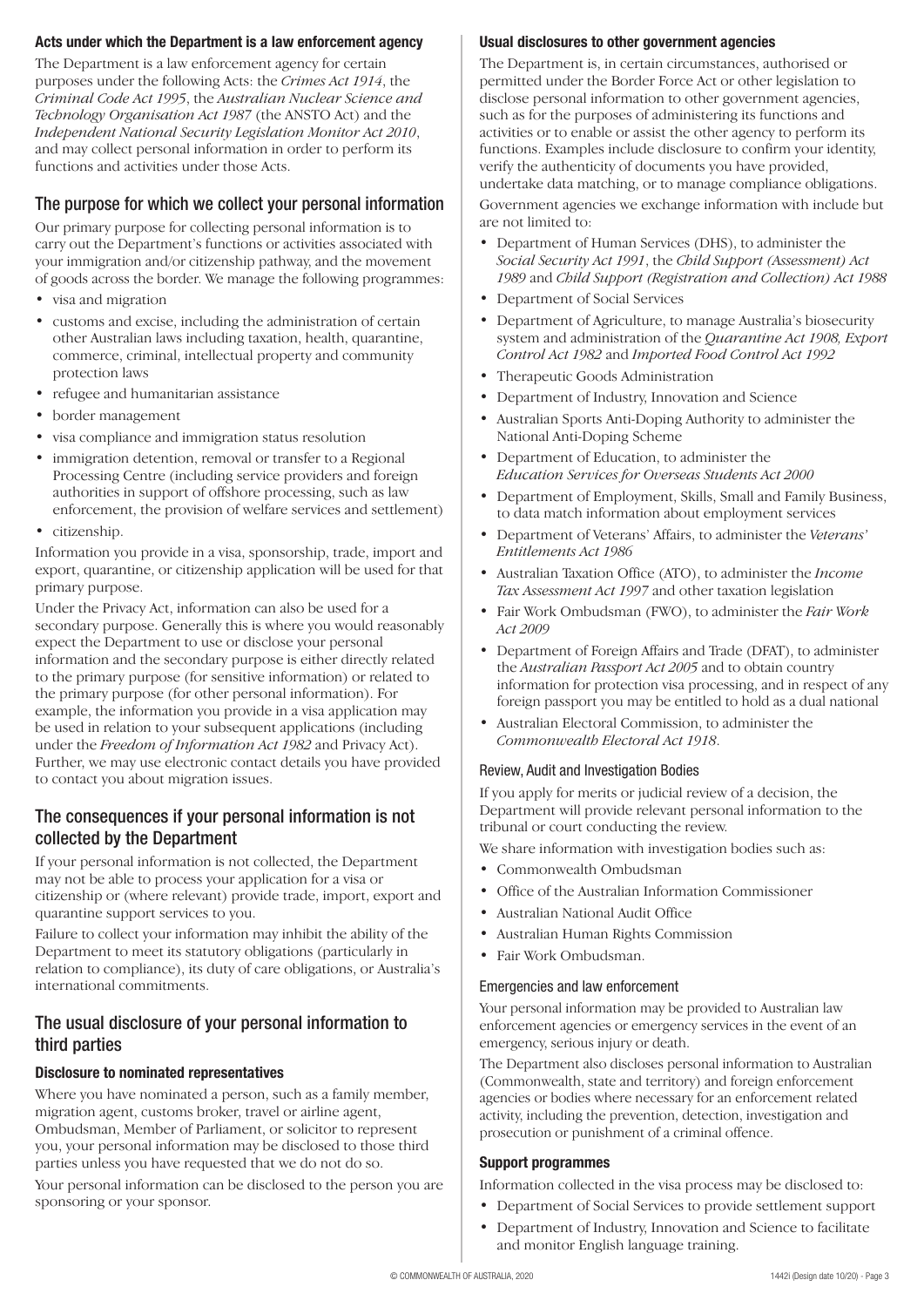## **Disclosures to licencing authorities**

If you apply for a licence in Australia, the Department may disclose to the relevant authority information about your migration status and work entitlements, and in some instances whether you have been granted Australian citizenship. This information will be used to assess your suitability to hold a licence. There are also specific disclosures that may be made if you apply for specific licences under the Customs Act.

#### **Authorised disclosure of personal information**

'Personal identifier' is defined on Page 1.

The Department has authority under Part 4A of the Migration Act and s43 of the Citizenship Act to disclose personal identifiers in a range of circumstances. Examples include:

- to verify citizenship or visa status
- for the enforcement of criminal law
- exchanging identifying information under an arrangement with an Australian Government agency
- making relevant information available to a court, tribunal, or investigating body
- where required by Australian law.

The Department also has authority under the Citizenship Act to disclose personal identifiers for the purposes of citizenship or migration legislation.

Part 4A of the Migration Act also authorises the Department to disclose personal information (including personal identifiers) in the following circumstances:

- data matching to:
	- identify, or authenticate the identity of a person
	- facilitate processing persons entering or departing from Australia
	- identify non-citizens who have a criminal history, are of character concern or are of national security concern
	- combat document and identity fraud in immigration matters
	- assist processing a protection visa
- to identify or locate a person (see also sections 33FA and 33FC of the Migration Act)
- to prescribed investigatory bodies such as the Australian National Audit Office and the Australian Human Rights Commission
- to make arrangements with the foreign governments for removal from Australia or for the purposes of extradition of a person to and from Australia
- to make the information available to specified foreign governments, law enforcement or border control bodies of foreign governments, or specified international organisations for the purposes of managing migration issues (see section 5A(3) of the Migration Act)
- for obtaining or giving assistance in international criminal matters.

For more information about personal identifiers see form 1243i.

In relation to worker visas, the Department is also authorised to disclose certain personal information about sponsors or visa holders to the corresponding visa holder or sponsor (see section 140ZH of the Migration Act and regulations 2.103, 2.104 and 2.105).

The Department is also authorised to disclose personal information which is Immigration and Border Protection information (see section 4(1) of the Border Force Act) in limited circumstances outlined in Part 6 of the Border Force Act. In certain circumstances, the Border Force Act permits disclosures to the following entities:

- Commonwealth, state and territory agencies or authorities
- Australian Federal Police (AFP) or a police force or service of a state or territory
- coroner
- Commonwealth, state or territory statutory office holders (eg. an Ombudsman)
- 
- bodies or people prescribed by the Australian Border Force (Secrecy and Disclosure) Rule 2015, such as the Australian Red Cross Society
- foreign country or public international organisation.

However, in addition to other specific requirements in Part 6 of the Border Force Act, the disclosure of personal information under the Border Force Act is only authorised to one of the above entities if it is also done for one or more of the 'permitted purposes' listed in the Border Force Act. Examples include where disclosure is for one of the following purposes:

- the administration or enforcement of a criminal law or a law with respect to commerce
- assisting a coronial inquiry, investigation or inquest
- protecting public health, or the life or safety of one or more person
- collecting or verifying statistics under the *Census and Statistics Act 1905* or the *Australian Bureau of Statistics Act 1975*
- protecting public revenue
- identifying a person or verifying their citizenship or visa status
- the provision of services to persons who are not Australian citizens
- the administration of the National Anti-Doping Scheme
- a purpose relating to immigration, quarantine or border control between Australia and a foreign country
- matters covered by a range of legislation including the Customs Act, Migration Act, Maritime Powers Act, Citizenship Act, IGOC Act, etc
- a purpose relating to defence or national security.

The Department is also authorised to disclose protected personal information if the individual consents to disclosure, the disclosure is necessary to prevent or lessen a serious threat to the life or health of an individual or the information has already been lawfully made available to the public.

Section 51 of the Border Force Act provides that disclosures in accordance with certain provisions in Part 6 of that Act will be taken to be a disclosure that is authorised by that Act for the purposes of the Privacy Act.

Additionally, a disclosure of Immigration and Border Protection information is permitted under the Border Force Act if it is made in the course of an entrusted person's employment or service for the Department. The Department will ensure that any such disclosure complies with the Privacy Act.

The Department is also authorised to disclose personal information which is protected information in limited circumstances contemplated in customs related legislation such as the Customs Act and regulations.

#### **Disclosure of Movement Records**

Arrival and departure records of travellers to and from Australia are stored in a movement records database. They may be disclosed for the purposes of:

- the Migration Act
- the *Family Law Act 1975*
- customs or excise laws
- quarantine or health laws
- law enforcement
- the *Education Services for Overseas Students Act 2000*
- prescribed Commonwealth, state or territory legislation, such as administration of first home owners programmes or children and/or welfare programmes.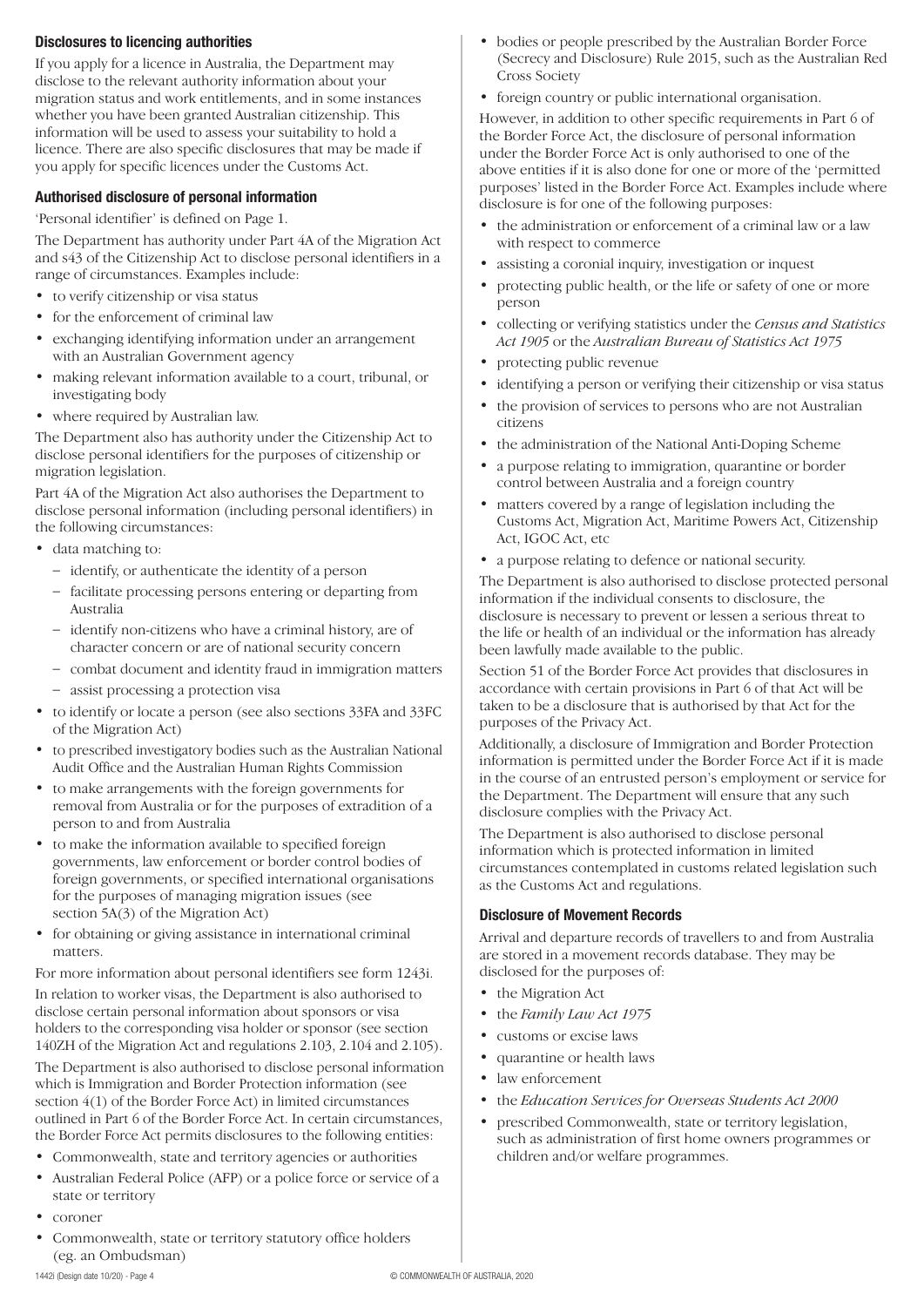## **Disclosure for law enforcement and related purposes**

Usual disclosures by the Department for law enforcement and related purposes (including for enforcement activities under the Migration and Citizenship Acts and enforcement activities of other enforcement bodies) include to:

- Australian and overseas law enforcement agencies to assess and enforce character requirements
- Australian and overseas law enforcement agencies and intelligence agencies or commissions, National Common Police Services, Interpol, National Border Targeting Centre, CrimTrac, AusTRAC, regulatory commissions, parliamentary commissions of inquiry, international tribunals and overseas immigration authorities, to identify or investigate immigration fraud, national security issues, or suspected involvement in war crimes or crimes against humanity
- Australian Commission for Law Enforcement Integrity to administer the *Law Enforcement Integrity Commissioner Act 2006*
- ATO, DHS and other Commonwealth or state and territory agencies to locate persons working in breach of their work related visa conditions
- AFP and Australian police forces to locate unlawful non-citizens
- Director of Public Prosecutions prosecuting migration or citizenship offences
- foreign governments for the removal of an unlawful non-citizen
- FWO, registered educational institutions, employers, sponsored persons, sponsors and labour suppliers to monitor compliance with visa conditions and sponsorship obligations, and notify instances of sanctions imposition.
- law enforcement agencies including the AFP in relation to the personal information of visa applicants and proposers under the Refugee and Humanitarian programme, to identify any law enforcement or national security issues.

### **Disclosures by the Department as a law enforcement agency**

The Department is a law enforcement agency for certain purposes under the following Acts: the *Crimes Act 1914*, the *Criminal Code Act 1995*, the *Australian Nuclear Science and Technology Organisation Act 1987* (the ANSTO Act) and the *Independent National Security Legislation Monitor Act 2010*, and may disclose personal information in order to perform its functions and activities under those Acts.

# **Other disclosures associated with programme management**

#### Assurance of support

Information relating to people providing Assurance of Support will be disclosed to Centrelink to facilitate release of bonds paid or identification and recovery of debts incurred.

#### Employment, labour supply and business skills

The Department may disclose information about your migration status, work entitlements and the type and duration of your visa to employers, labour suppliers and third parties who use your services through a labour supply arrangement. For example, when you apply for work, the Department may disclose to the employer or labour supplier about your eligibility to work.

The Department may also disclose information to state and territory economic development Departments and agencies that help business skills migrants access government business information services.

#### Training and education

Personal information may be disclosed to:

- DFAT, Department of Industry and Department of Education to assist those seeking to undertake training or to study in Australia
- Department of Employment to determine any impact of a proposed workplace component on the Australian labour market
- Department of Education and delegated authorities who assess overseas qualifications for some classes of visas
- educational institutions which provide English-language tuition under the Adult Migrant English Program
- Government bodies for the purposes of regulation of education providers.

#### Health

Details of you or your family members' health as assessed for your visa application may be disclosed to government health agencies and medical providers to assist in determining whether the health requirement is met for visa grant, for consideration of whether the health requirement should be waived, or for management of public health risks.

#### Refugee and Humanitarian Entry, and On-shore Protection

The Department may exchange the personal information of refugee and humanitarian entrants and their proposers (if applicable) to contracted service providers under the Humanitarian Settlement Services.

The Department may provide personal information concerning asylum seekers and applicants for protection or humanitarian visas to the United Nations High Commissioner for Refugees (UNHCR) for the purpose of verifying identity, and humanitarian or protection claims.

The Department may also provide personal information to the International Organization for Migration to assist its delivery of services.

#### Detention

The Department may provide personal information concerning immigration detainees to:

- state and territory welfare agencies in relation to alternative detention arrangements, care for unaccompanied minors or guardianship for detainees with physical and mental health disabilities
- state and territory correctional services to facilitate transfers and confirm immigration status
- offshore processing service providers in support of transfers
- schools, medical practitioners and health and welfare services providers, or migration advisors providing services to you or assessing options to assist you or your family to depart.

#### Welfare and protection of children

The personal information of children, and/or parents/guardians/ carers of children, may be disclosed to child welfare and protection agencies, to state/territory child welfare agencies, state/territory police or other relevant Australian Government agencies to:

- organise and monitor care and welfare arrangements in immigration detention and/or in the community
- investigate possible abuse or neglect
- facilitate travel arrangements and documentation.

Information relating to children entering Australia for adoption may be disclosed to state and territory welfare organisations, Australia's Central Adoption Authorities and Intercountry Adoption Australia.

#### Information to embassies, high commission and consulates to obtain travel documents

If you are granted a visa on departure grounds or have no lawful basis to remain in Australia you are expected to depart. If you do not hold or obtain a valid travel document within a reasonable timeframe, it is the usual practice of the Department to apply for one on your behalf. This allows arrangements for your departure to be made.

The Department will only provide the minimum information required by the appropriate embassy, high commission or consulate to facilitate provision of a travel document. This may include your name, details of your current passport or other identity documents and contact details.